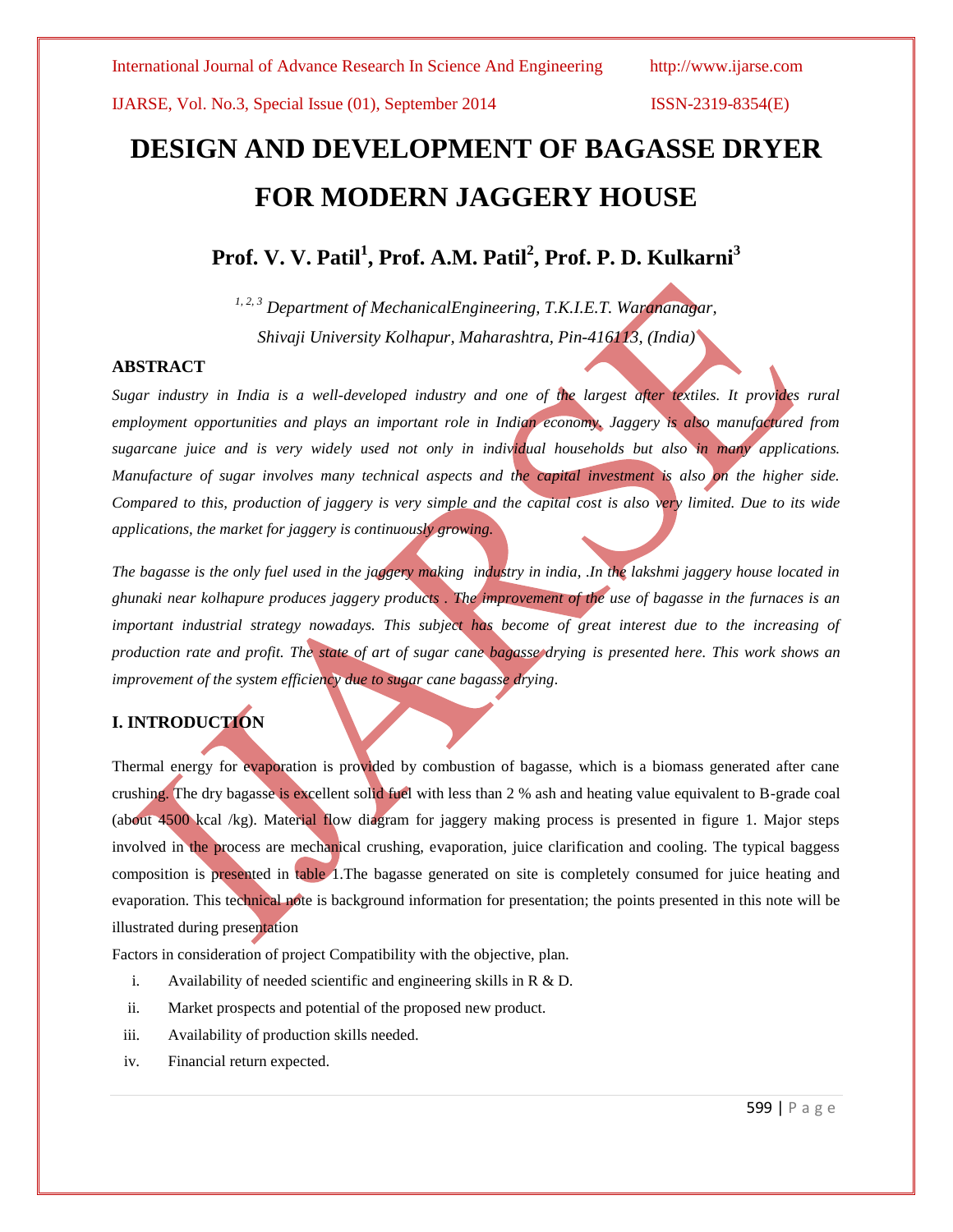International Journal of Advance Research In Science And Engineering http://www.ijarse.com

- v. Cost and availability of capital required for investment.
- vi. Estimate of costs of development, production and marketing.
- vii. Growth prospects for the future.

|                 | Table 1 |             |  |
|-----------------|---------|-------------|--|
| <b>Elements</b> | Unit    | Composition |  |
| Carbon          | $%$ wt  | 44.5%       |  |
| Hydrogen        | % wt    | 5.2%        |  |
| Nitrogen        | % wt    | 0.19%       |  |
| CO <sub>2</sub> | % wt    | 0%          |  |
| Sulphur         | % wt    | 0%          |  |
| Oxygen          | $%$ wt  | 44.4%       |  |
| Water           | $%$ wt  | 5.60%       |  |
| Total           |         | 100.0%      |  |



Figure 1 Process flow diagram for jaggery plant

### **II. CONVEYOR CHAIN**

Renold has, for many years, been a leader and innovator involved in the design and manufacture of standard conveyor chain and the development of engineered products for such applications as escalators, travelators,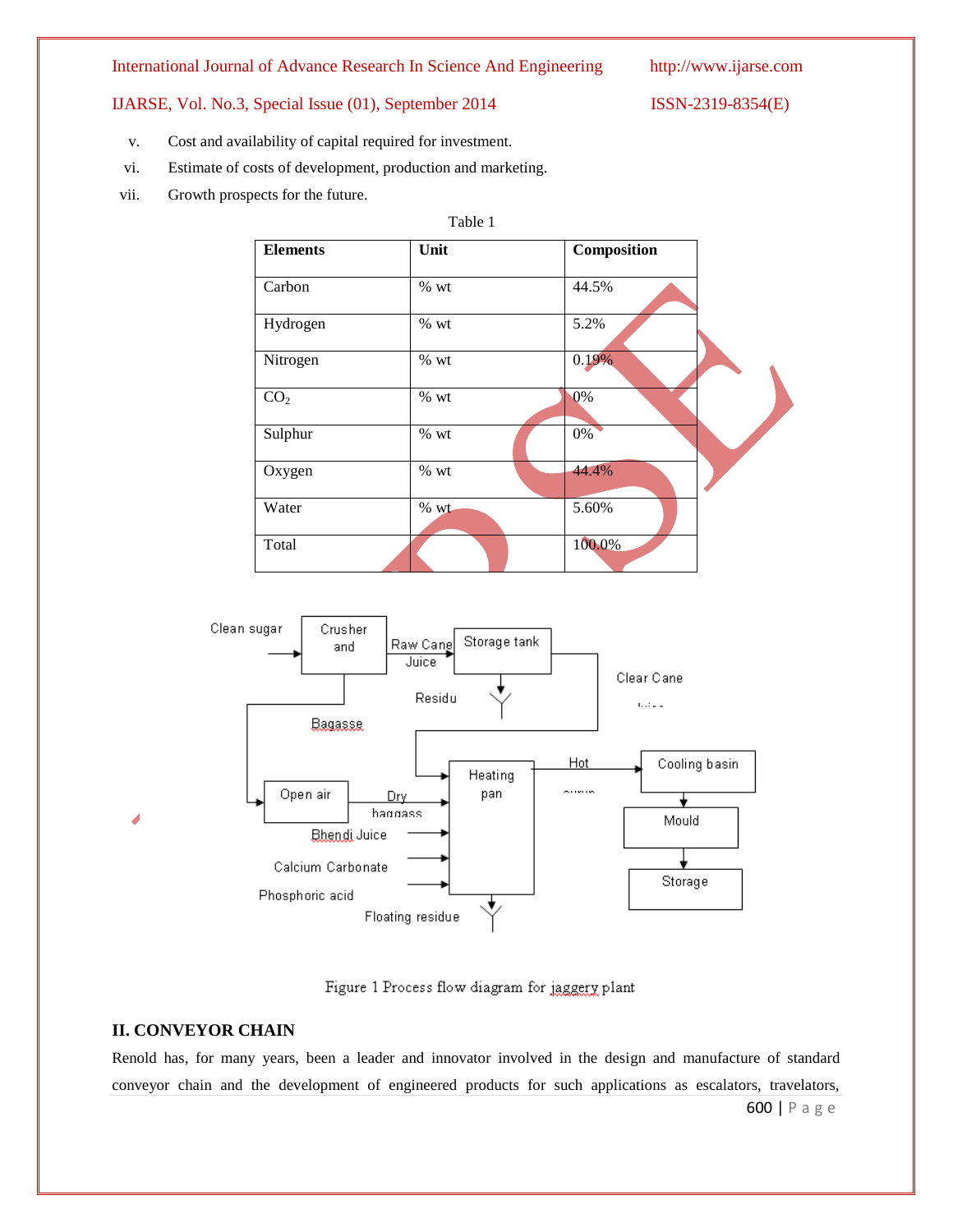sterilizers, cement conveyors, leisure rides and numerous other specialised systems for the mechanical handling industry. We have a detailed understanding of the maintenance needs on such applications and can now offer the manufacturers and operators of conveyor systems the benefits of this knowledge. Chain is one of the most widely used moving mediums in mechanical handling systems, being robust and very adaptable, but it is also one of the most neglected components within such equipment when general or routine maintenance is carried out. In many cases this product is attended to when problems occur, normally when the chain is already damaged and the only real option is to fit a replacement to the system.

This section has been designed with the manufacturer and operator in mind. It covers the functional aspects of using Renold conveyor chain and emphasizes the correct use of preventative maintenance procedures, which will ensure better machine performance, less down time, lower overall maintenance costs and extended chain life.



**Fig 3.Actual construction of chain conveyor**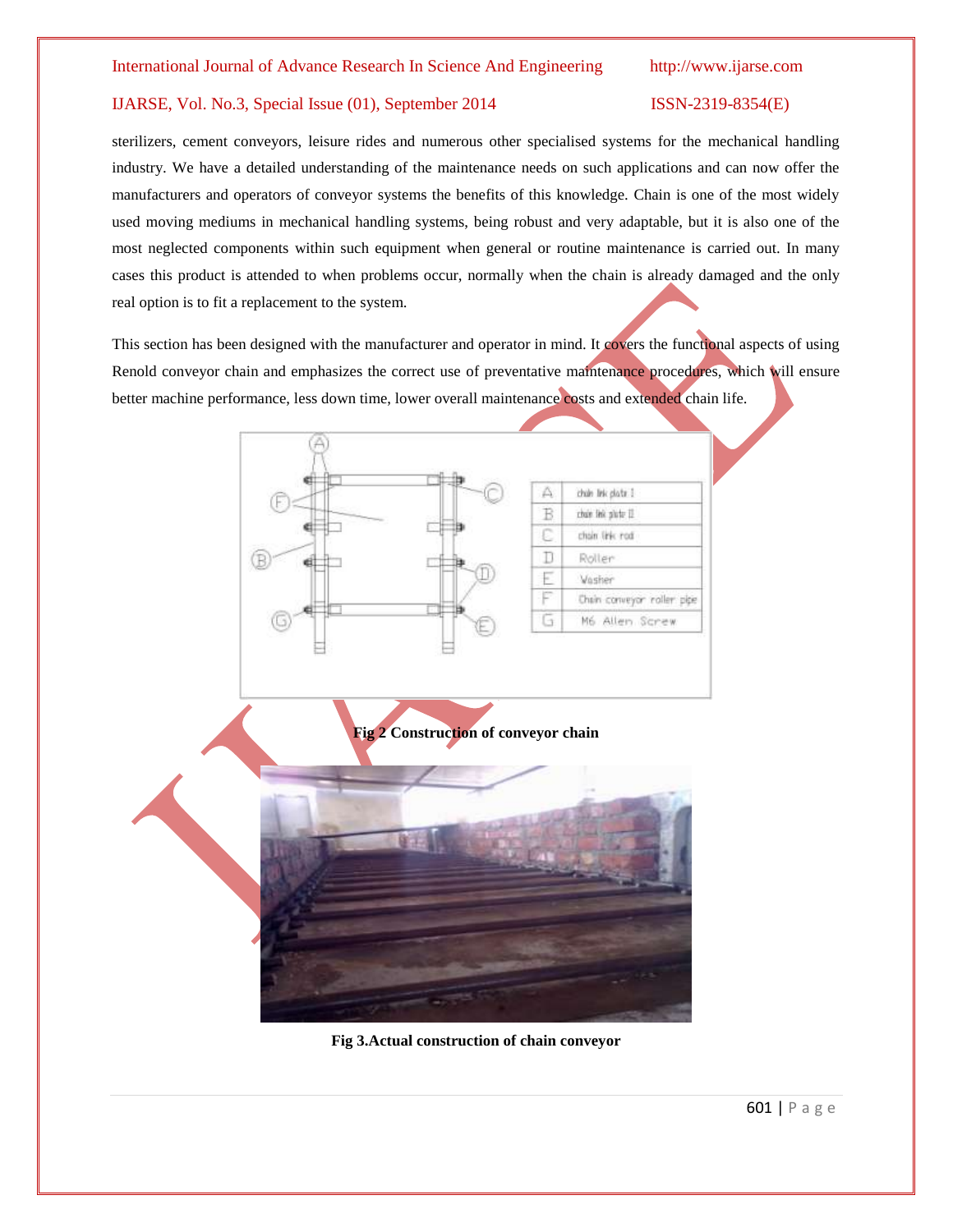#### International Journal of Advance Research In Science And Engineering http://www.ijarse.com

IJARSE, Vol. No.3, Special Issue (01), September 2014 ISSN-2319-8354(E)

### **III. SPROCKET**

The design and actual condition of the sprocket influences the chain operating life the most. Generally speaking, the following recommendations should be followed:

- a) Sprockets of the biggest possible diameter should be employed to lower the pressure on chain joints and the polygonal effect.
- b) Driving wheels should be located at conveyor end, especially with complicated conveyor designs (e.g. conveyors that include fermentation or dry-up compartments).

c) If the conveyor employs two or more interconnected chains, their driving sprockets must not be interlocked Implementation of sprocket is shown in image which is mounted on the shaft and it is engaged with chain which is runs on the duct chamber. It is having three teeth sprocket.



**Fig 5 Actual construction and assembly of sprocket**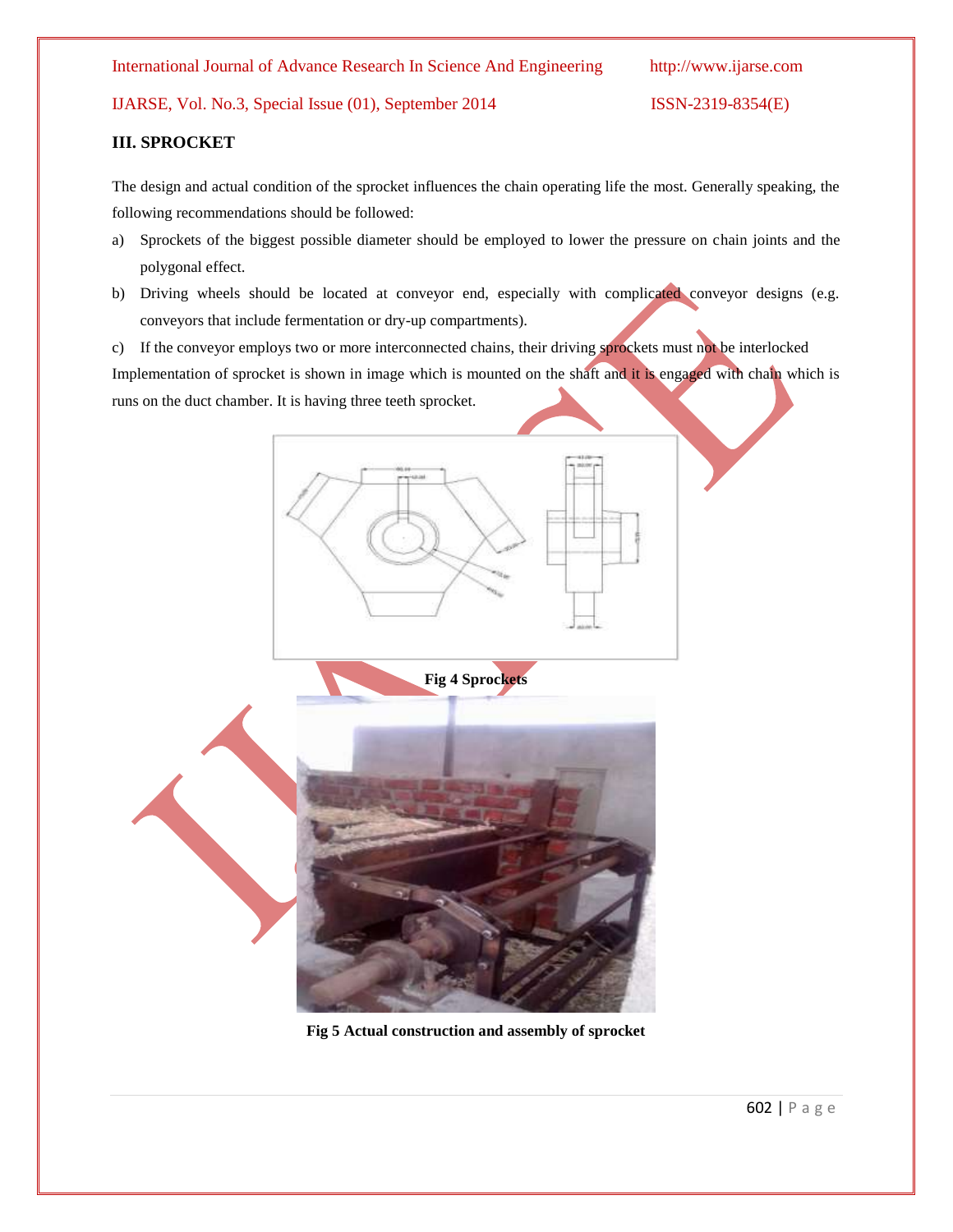International Journal of Advance Research In Science And Engineering http://www.ijarse.com

### IJARSE, Vol. No.3, Special Issue (01), September 2014 ISSN-2319-8354(E)

### **IV. SHAFT AND BEARING**

We use the m.s. shaft of 45mm diameter for the two sprocket. Shaft if fitted in the two pedestal bearings of inner diameter 45mm. this shaft is connected to the gearbox and giving power to sprocket to pull the conveyor chain on the dryer.

### **V. DUCT CHAMBER**

Duct chamber is used in between furnace and chimney. It is the elongated part of the original chamber which takes flue gasses from furnace and give to the chimney. It is the bricks construction and having two chambers for flowing the flue gasses. Chamber having 1.6 mm metal sheet on the upper side of duct. This metal sheet drawn out heat from flue gasses and heated at higher temperature, and chain conveyor runs on the metal sheet and drawn wet baggas on heated sheet. Baggas takes out heat from metal sheet and dried .low temperature flue gasses are taken out from chimney.



**Fig 6 Duct Chamber**

Construction of the duct chamber connected to the chimney is shown in following CATIA drawing. In the three-D modelling it shows two chambers. Flue gases enter in the lower chamber and heats upper side of the lower chamber below the conveyor chain. Then it enters to upper chamber it again heats the upper side of upper chamber and exhausted through chimney in the atmosphere.



**Fig 7 CATIA Drawing of Duct Chamber**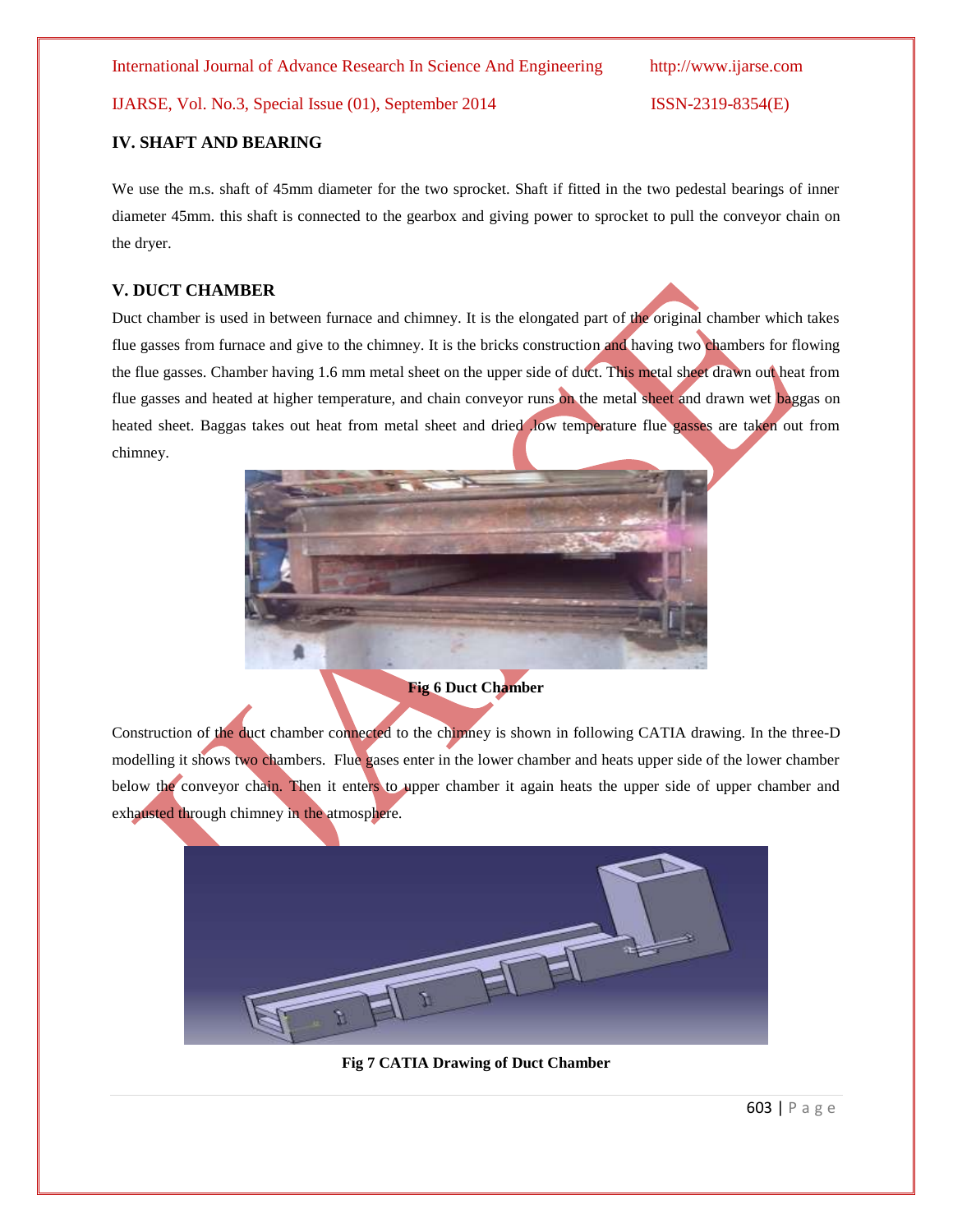#### **VI. WORKING**

The sugarcane is crushed in crusher. The juice is so formed is collected in juice reservoir and the wet solid residual i.e. wet baggase is carried towards dryer by using conveyor. Two bevel gears are used to transmit the power to the conveyor. The baggase is spread on metal sheets which are mounted permanently over all the area of duct. There are two layers of such metal sheet membrane on which two square bars of dimensions (12 x 12) and (10 x 10) respectively are welded. The square bar having dimensions (12 x 12) is welded in inner side because the roller rotates over it while the  $(10 x 10)$  square bar is kept outward on which chain link rod floats.

Between these two square bars the chain assembly floats and displaces from one place to another place. The roller pipe carries baggase over thin sheets which are at very high temperature leads to formation of dry baggase which can be stored or used directly as fuel for preparation of jiggery. When three phase AC supply is given to motor, motor rotates with 1440 rpm. The speed reduction is done by using suitable gear boxes upto 5 rpm for the sprocket shaft. The sprocket shaft rotates the chain assembly which takes approximately 8 minutes for completing a single rotation of chain assembly.

Table 2

#### **VII. COST ESTIMATION**

| SR. NO.        | PART NAME              | <b>RATE</b> | QTY                      | TOTAL(Rs.) |
|----------------|------------------------|-------------|--------------------------|------------|
| $\mathbf{1}$   | <b>ELECTRICK MOTOR</b> | 10000       | $\overline{1}$           | 10000      |
| $\overline{2}$ | <b>GEAR BOX</b>        | 50000       | $\overline{2}$           | 100000     |
| 3              | <b>BEARING</b>         | 1000        | 8                        | 8000       |
| $\sqrt{4}$     | <b>CHAIN MATERIAL</b>  | 100000      | $\overline{\phantom{a}}$ | 50000      |
| $\overline{5}$ | <b>SHAFT</b>           | 500         | $\overline{4}$           | 2000       |
| 6              | C-CHANEL               | 50/kg       | 50kg                     | 2500       |
| $\overline{7}$ | <b>METAL SHEET</b>     | 48/kg       | 100kg                    | 4800       |
| 8              | <b>STRIP</b>           | 48/kg       | 2kg                      | 96         |
| $\mathbf{Q}$   | <b>WELDING ROD</b>     | $5$ /pcs    | 80                       | 400        |
| 10             | <b>COLOUR</b>          | 300/lit     | $0.75$ lit               | 225        |
|                |                        |             | <b>TOTAL</b>             | 178021/-   |

604 | P a g e